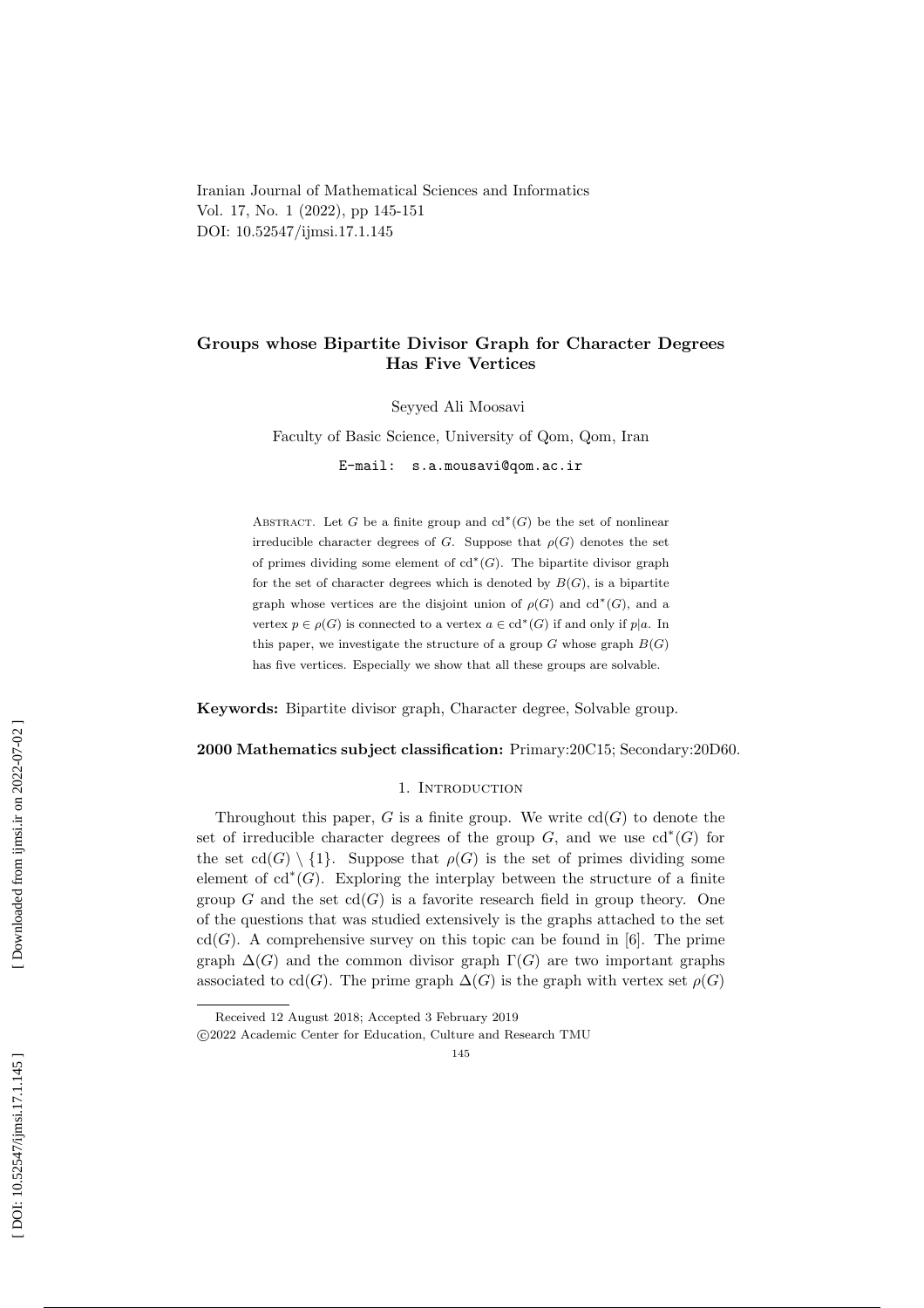and there is an edge between two vertices p and q if there exist some  $n \in \text{cd}(G)$ which is divisible by pq. The common-divisor graph  $\Gamma(G)$  is the graph with vertex set  $\mathrm{cd}^*(G)$  and two vertices m and n are connected if  $\gcd(m, n) > 1$ . In this paper we focus on bipartite divisor graph for  $cd^*(G)$ . The bipartite divisor graph  $B(G)$  is a bipartite graph whose vertices are the disjoint union of  $\rho(G)$  and cd<sup>\*</sup>(G) and a vertex  $p \in \rho(G)$  is connected to a vertex  $a \in \text{cd}^*(G)$ if and only if  $p|a$ . Groups whose  $\Delta(G)$  or  $\Gamma(G)$  has few vertices has been studied by many authors. For example, the prime graphs with four or fewer vertices are considered in papers [4, 8, 9]. In this note, we do an analogous work for bipartite divisor graph. The notion of  $B(G)$  is introduced in [11] and groups whose  $B(G)$  is a path or cycle are discussed in [2]. In this paper, we consider groups whose bipartite divisor graph has five vertices and obtain some group theoretical properties of these groups. We also provide examples of each possible graph.

### 2. Preliminaries

The following theorems will be used throughout the paper.

**Theorem 2.1** (corollary 12.34 of [5]). Let G be solvable. Then G has a normal abelian Sylow p-subgroup iff every element of  $cd(G)$  is relatively prime to p.

**Theorem 2.2** (corollary 12.2 of [5]). Suppose  $p|\chi(1)$  for every nonlinear  $\chi \in$  $\mathrm{Irr}(G)$ , where p is a prime. Then G has a normal p-complement.

**Theorem 2.3** (Theorem 4.5 of [11]). Let G be a group whose  $B(G)$  is a complete bipartite graph. Then one of the following cases occurs:

- (a)  $G = AH$ , where A is an abelian normal Hall subgroup of G and H is abelian, i.e. G is metabelian.
- (b)  $G = AH$ , where A is an abelian normal Hall subgroup of G and H is a non-abelian p-group for some prime p. In particular,  $\rho(G) = \{p\}.$

Remark 2.4. Theorem 2.3 implies that the subgroup H is a  $\rho(G)$ -subgroup and A is a  $\rho(G)'$ -subgroup of G.

The following theorem from [12], helps us to obtain some examples of groups with a given set of character degrees.

**Theorem 2.5** (Theorem 4.1 of [12]). Let  $1 < m_1 < \cdots < m_r$  be integers such that  $m_i$  divides  $m_{i+1}$  for all  $i = 1, 2, \dots, r-1$ . Then there exists a group G with  $cd(G) = \{1, m_1, \dots, m_r\}.$ 

We also use the library of the small groups in GAP [1] for many examples and the  $k$ th group of order  $n$  in this library is recognizable by command SmallGroup $(n, k)$  which is the symbol we use for this group.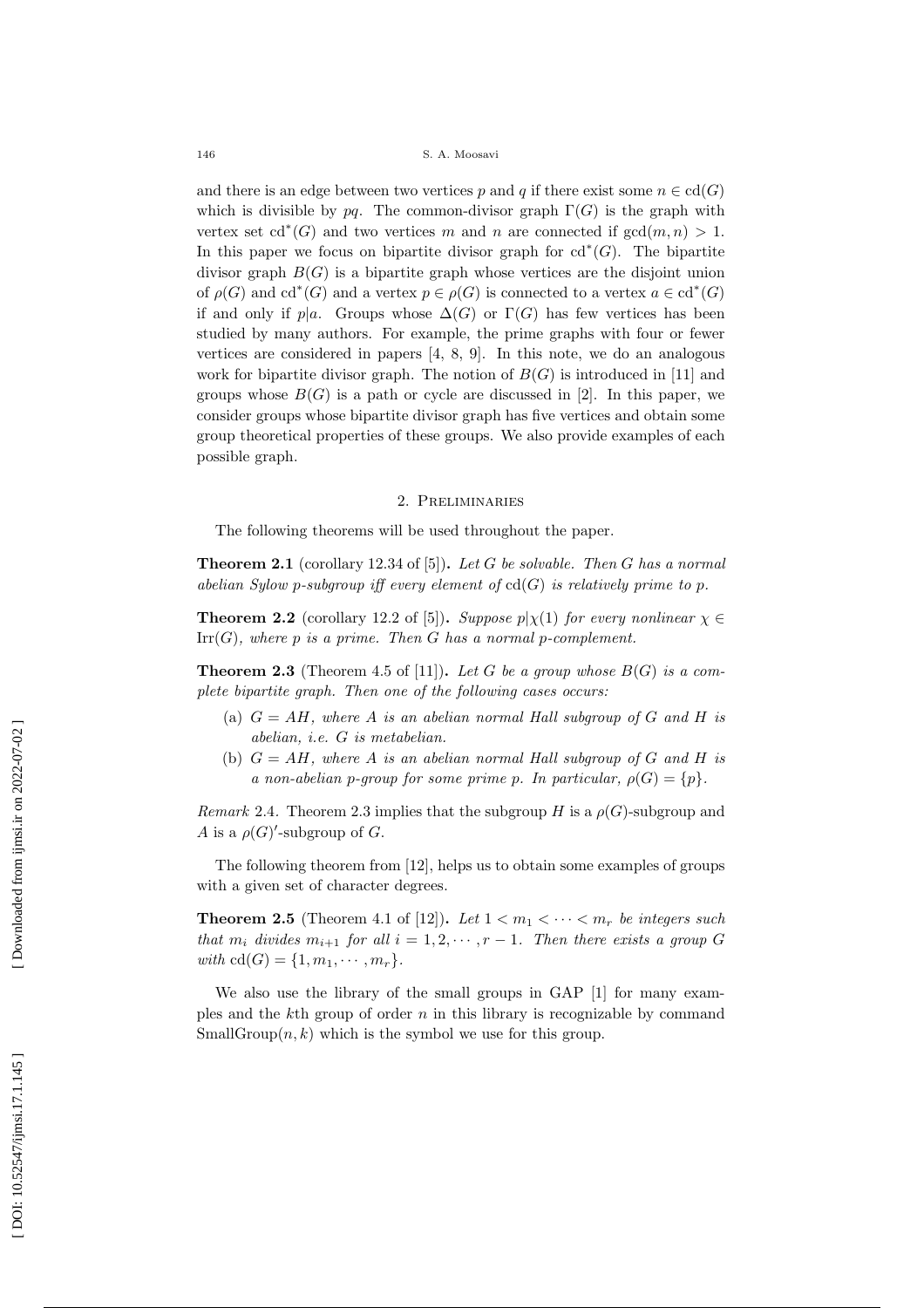# 3. GROUPS WHOSE  $B(G)$  has five vertices

By definition of  $\rho(G)$  and  $\mathrm{cd}^*(G)$ , each  $p \in \rho(G)$  divides some element in cd<sup>\*</sup>(G) and every element  $n \in \text{cd}^*(G)$  is divisible by a prime number which lies in  $\rho(G)$ . Therefore, the graph  $B(G)$  has no isolated vertex. Let G be a group whose graph  $B(G)$  has five vertices. Using the fact that vertices of  $B(G)$  are disjoint union of  $\rho(G)$  and  $cd^*(G)$ , one of the following cases occur:

- (i)  $|\rho(G)| = 1$  and  $cd^*(G) = 4$ .
- (ii)  $|\rho(G)| = 4$  and  $cd^*(G) = 1$ .
- (iii)  $|\rho(G)| = 2$  and  $\text{cd}^*(G) = 3$ .
- (iv)  $|\rho(G)| = 3$  and cd<sup>\*</sup>(G) = 2.

We investigate each case separately and determine the structure of groups of each possible case.

**Theorem 3.1.** Let G be a group whose  $B(G)$  has five vertices. If  $|\rho(G)| = 1$ then  $G = AP$ , where P is a Sylow p-subgroup for some prime p and A is a normal abelian p-complement.

*Proof.* By hypothesis,  $|\rho(G)| = 1$ , hence  $cd(G) = \{1, p^a, p^b, p^c, p^d\}$  where p is a prime number. Since p divides the degree of every character, by Theorem 2.2, we conclude that G has a normal p-complement. Therefore  $G = AP$  where P is a Sylow p-subgroup of G and A is a normal p-complement. In addition, every prime divisor of  $|A|$  is coprime to p and by corollary 12.34 of [5], A is abelian and we are done.  $\Box$ 

**Theorem 3.2.** Let G be a group whose  $B(G)$  has five vertices. If  $|\rho(G)| = 4$ then G' is abelian,  $G' \cap Z(G) = 1$  and  $G/Z(G)$  is a Frobenius group with cyclic complement.

*Proof.* Since  $B(G)$  has five vertices and  $|\rho(G)| = 4$ , therefore  $cd(G) = \{1, m\}$ where  $m$  is divisible by exactly four prime numbers. By corollary 12.6 of [5],  $G'$ is abelian. Assume that G is nilpotent. Since  $|cd(G)| = 2$ , G is nonabelian. Let P be a nonabelian Sylow p-subgroup of G. If G has another nonabelian Sylow q-subgroup for some prime  $q \neq p$ , then  $|cd(G)| > 2$  which is a contradiction. Hence  $P$  is the only nonabelian Sylow subgroup of  $G$  which implies that every element of  $cd(G)$  must be a prime power which is a contradiction. Therefore G is not nilpotent. Now by using Theorem (C) of [3], we obtain the results.  $\Box$ 

EXAMPLE 3.3. Groups that satisfy hypothesis of Theorems 3.1 and 3.2 exist. For example, let P be a p-group of order  $p^3$  with  $cd(P) = \{1, p\}$  and let  $G_1 = P \times P \times P \times P$ , then

$$
cd(G_1) = \{1, p, p^2, p^3, p^4\}.
$$

Therefore G is a group that satisfy hypothesis of Theorem 3.1. Furthermore, if we replace  $P$  by the direct product of an abelian group  $A$  and the group  $P$ ,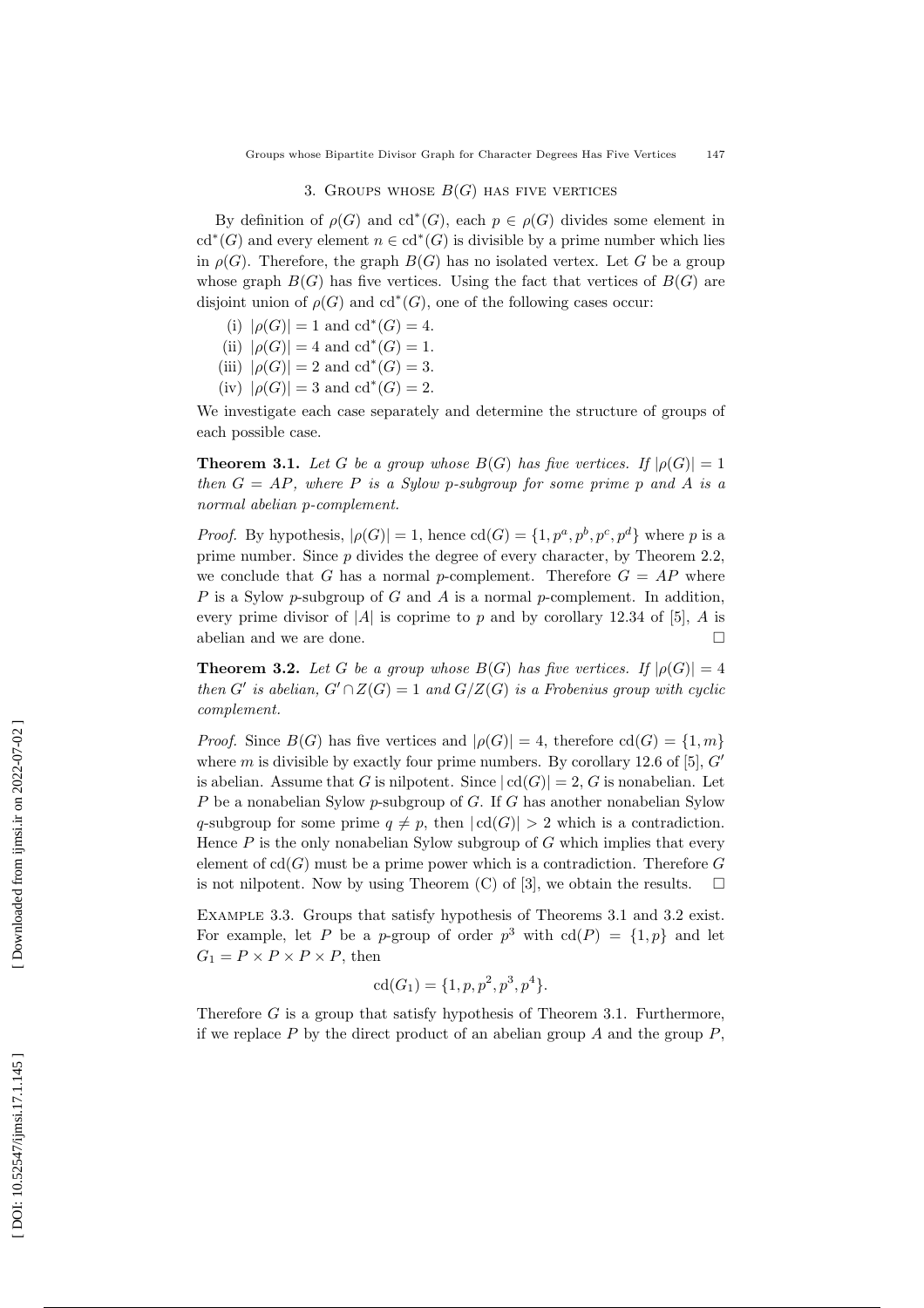148 S. A. Moosavi

then we have an example of Theorem 3.1 with non-trivial subgroup A . For a group which satisfy Theorem 3.2, suppose that  $F = GF(211)$  is a finite field with 211 elements and let  $H$  be the multiplicative group of  $F$  with 210 elements. Then  $H$  act Frobeniously on  $F$  and so the corresponding semidirect product  $G_2 = FH$  is a Frobenius group with abelian kernel and complement. It is easy to check that  $cd(G_2) = \{1, 210\}$  and the results of Theorem 3.2 hold.



Figure 1. Graphs of example 3.3.

**Theorem 3.4.** Let G be a group whose  $B(G)$  has five vertices. If  $|\rho(G)| = 2$ then G is solvable and one of the following cases occurs:

- (i)  $G = HN$  where H is a Sylow p-subgroup of G or a Hall  $\{p,q\}$ -subgroup and N is a normal complement.
- (ii)  $G$  is one of the families stated in  $[7]$ .

*Proof.* Since  $B(G)$  has no isolated vertex, it is easy to check that  $B(G)$  is one of the graphs in Figure 2.



FIGURE 2. Possible graphs with  $|\rho(G)| = 2$ .

First, suppose that  $B(G)$  is as graph (a) or (b) in Figure 2 where p and q are prime numbers and  $cd(G) = \{1, m, n, k\}$ . Since p divides every nonlinear character degree of  $G$ , by Theorem 2.2,  $G$  has a normal  $p$ -complement, therefore  $G = PN$  where P is a Sylow p-subgroup of G and N is a normal p-complement and case (i) occurs. We claim that in both cases  $G$  is solvable. Suppose that G is not solvable. Note that in both graphs (a) and (b) of Figure 2 there is a prime which divides every nonlinear character degree. Since  $|cd(G)| = 4$ , using Theorem A and B of [10] we have  $cd(G) = \{1, r-1, r, r+1\}$  for some prime power r or  $cd(G) = \{1, 9, 10, 16\}$ . In both cases there is no prime which divides every nonlinear character degree, thus graphs (a) and (b) can not occur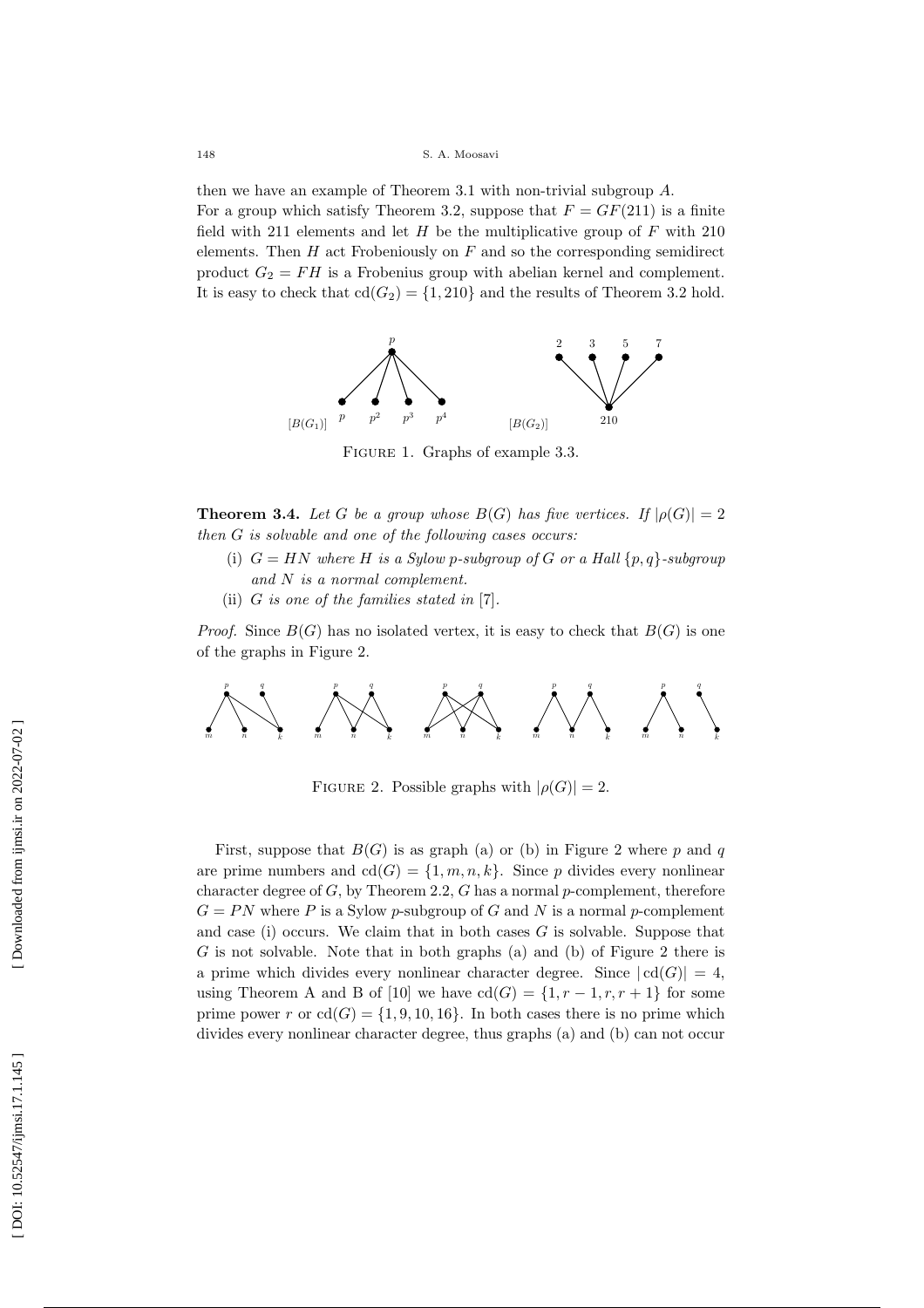for these groups. Therefore G is a solvable group. If  $B(G)$  is as graph (c) in Figure 2, then  $B(G)$  is a complete bipartite graph and by Theorem 2.3 case (i) holds. Furthermore, by corollary 4.2 of [11], G is solvable. If  $B(G)$  is as graph (d) in Figure 2, then  $B(G)$  is a path of length four and by proposition 2 of [2], G is a solvable group. Since for every prime  $r \neq p, q, r$  divides no character degree, using Theorem 2.1, we see that case (i) occurs. Now suppose that  $B(G)$  is as graph (e) in Figure 2. Therefore  $B(G)$  is a disconnected graph and has two connected components. We prove that  $G$  is solvable. Assume that  $G$  is not solvable. Again by Theorem A and B of  $[10]$ , we must have  $cd(G) = \{1, r-1, r, r+1\}$  for some prime power r. Since  $cd(G) = \{1, p^a, p^b, q^c\}$ it follows that p divides two consecutive numbers which is impossible. Hence G is solvable and by Theorem 2.1 of [11], G belongs to a family of groups stated in [7] and case (ii) holds.  $\Box$ 

The following example shows that all graphs in Figure 2 occur as  $B(G)$  for some group G .

EXAMPLE 3.5. Let  $G_1 = \text{SmallGroup}(108, 17)$ , then  $cd(G_1) = \{1, 2, 4, 6\}$  and  $B(G_1)$  is the same as graph (a) in Figure 2.

By Theorem 2.5, there is a group  $G_2$  with  $cd(G_2) = \{1, 2, 6, 12\}$  and  $B(G_2)$  is as graph (b) in Figure 2.

Suppose that  $G_3 = \text{SmallGroup}(108,17)$ , then  $cd(G_3) = \{1,6,12,18\}$  and  $B(G_3)$  is the graph (c) in Figure 2.

Assume that  $G_4 = \text{SmallGroup}(72, 15)$ , then we have  $cd(G_4) = \{1, 2, 3, 6\}$  and  $B(G_4)$  is the graph (d) in Figure 2.

Put  $G_5 = \text{SmallGroup}(48, 28)$ , then  $cd(G_5) = \{1, 2, 3, 4\}$  and  $B(G_5)$  is the graph (e) in Figure 2.

**Theorem 3.6.** Let G be a group whose  $B(G)$  has five vertices. If  $|\rho(G)| = 3$ then G is solvable and one of the following cases holds:

- (i)  $G = HN$  where H is a Sylow p-subgroup or a Hall  $\{p,q\}$ -subgroup or a Hall abelian  $\{p,q,r\}$ -subgroup of G and N is its normal complement.
- (ii)  $G = QN$  where Q is an abelian Sylow q-subgroup of G and N is its normal complement.
- (iii)  $G$  is one of the families stated in  $[7]$ .

*Proof.* It's easy to verify that  $B(G)$  is one of the graphs in Figure 3. Since  $| \text{cd}(G) | = 3$  Theorem 12.15 of [5] shows that in all cases G is a solvable group. Now we investigate each graph separately.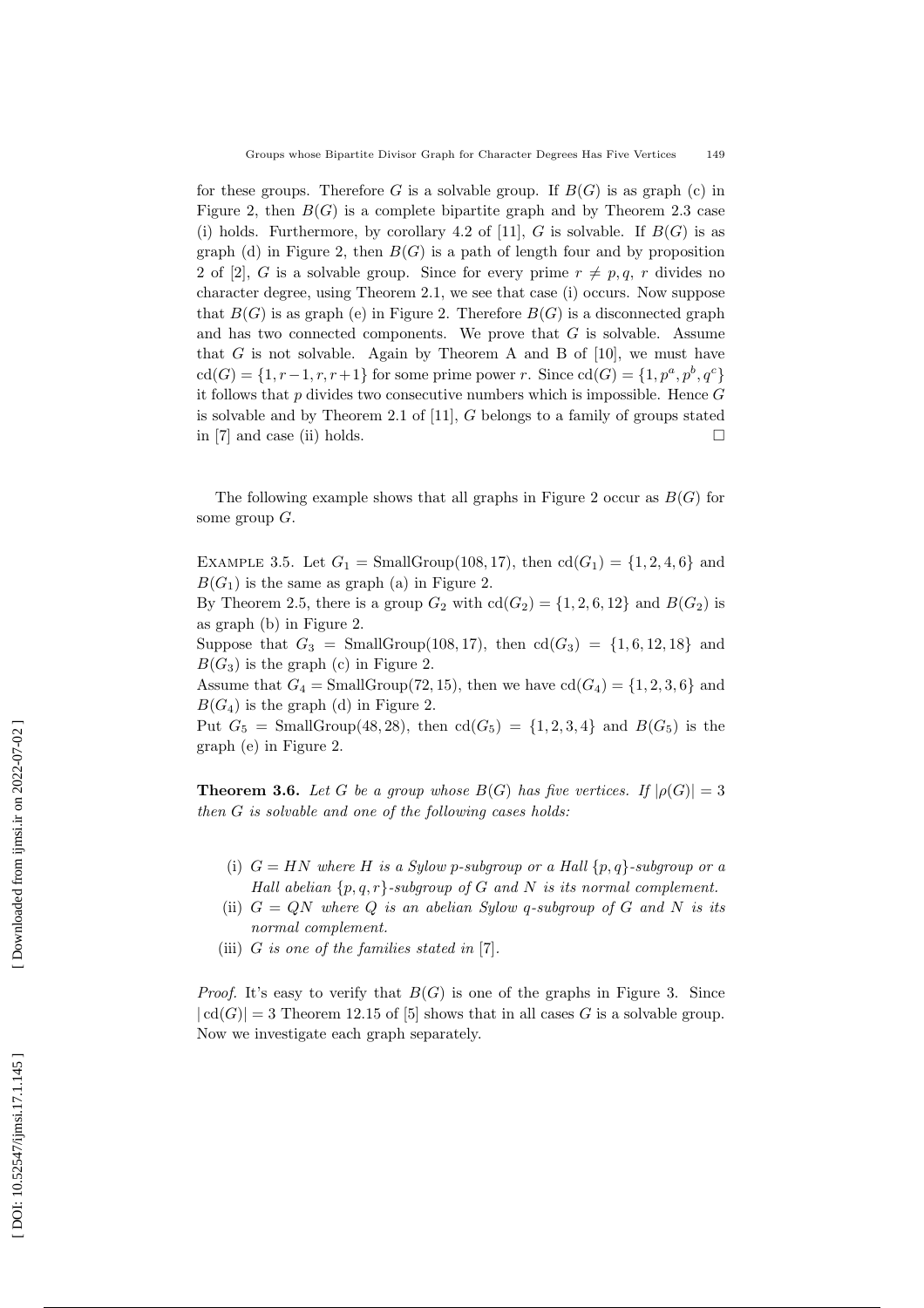150 S. A. Moosavi



FIGURE 3. Possible graphs with  $|\rho(G)| = 3$ .

First suppose that  $B(G)$  is as graph (a) in Figure 3. Then  $cd(G) = \{1, p^a q^b r^c, r^d\}$ and r divides every nonlinear character degree.Thus Theorem 2.2 implies that G has a normal r-complement. Therefore  $G = HN$  where H is a Sylow rsubgroup of  $G$  and  $N$  is a normal  $r$ -complement and case (i) of theorem holds. Now assume that  $B(G)$  is the graph (b) in Figure 3. In this case, we have  $\text{cd}(G) = \{1, p^a q^b r^c, q^d r^h\}$  and every nonlinear character degree is divisible by both q and r. Again Theorem 2.1 applies and  $G = HN$  which H is a Hall  ${r, q}$ -subgroup and N is its normal complement. Hence case (i) occurs. If  $B(G)$  is the graph (c) in Figure 3, then  $B(G)$  is a complete graph. Applying Theorem 2.3, we have  $G = HN$  where H is a Hall abelian  $\rho(G)$ -subgroup and  $N$  is an abelian normal complement of  $H$ . Therefore again case (i) of theorem holds. Now suppose that  $B(G)$  is the graph (d) in Figure 3. Then  $\text{cd}(G) = \{1, p^a q^b, q^c r^d\}.$  Since q divides every nonlinear character degree, G has a normal q-complement. Therefore,  $G = QN$  where Q is a Sylow q-subgroup and N is its normal complement. Since  $Q \cong G/N$  and  $cd(G)$  contains no powers of  $q$ , therefore  $Q$  is abelian. Hence case (ii) of theorem holds. Finally, suppose that  $B(G)$  is the graph (e) in Figure 3. Then  $B(G)$  is disconnected and has two connected components. Since  $G$  is solvable, Theorem 2.1 of [11] implies that  $G$  belongs to a family of groups stated in  $[7]$  and case (iii) holds.  $\Box$ 

EXAMPLE 3.7. We show that all graphs in Figure 3 really occur as  $B(G)$  for some group G .

By Theorem 2.5 there exists a group  $G_1$  with  $cd(G_1) = \{1, 5, 30\}$  and the graph  $B(G_1)$  is the graph (a) in Figure 3.

Since 15|30|60, Theorem 2.5 implies that there is a group  $G_2$  with  $cd(G_2)$  =  $\{1, 15, 30\}$  and there is a group  $G_3$  with  $cd(G) = \{1, 30, 60\}$ . Thus the graphs  $B(G_2)$  and  $B(G_3)$  are the graphs (b) and (c) in Figure 3, respectively.

Suppose that  $G_4 = \text{SmallGroup}(960,5748)$ , then  $cd(G_4) = \{1, 12, 15\}$  and  $B(G_4)$  is the graph (d) in Figure 3.

Let  $G_5 = \text{SmallGroup}(480, 1188)$ , then  $cd(G_5) = \{1, 2, 15\}$  and the graph  $B(G_5)$  is the graph (e) in Figure 3.

Suppose that  $G$  is a group which satisfy hypothesis of Theorem 3.6, then  $cd(G) = \{1, m, n\}$ . If we apply Theorems of [12], then we can obtain more information about the structure of G, depending on the relation between  $\pi(m)$